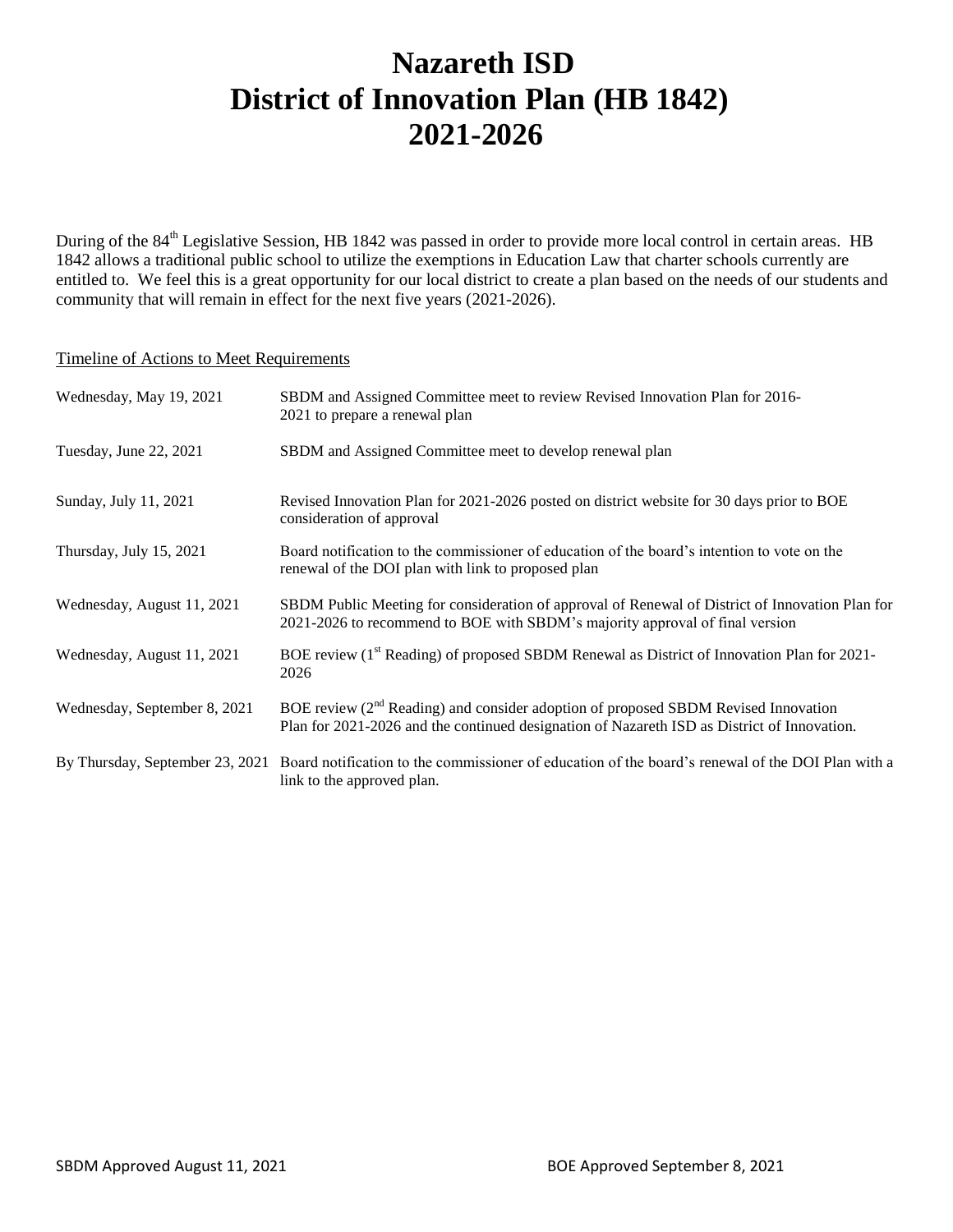# **1. Teacher Contract Days**

*(DCB Legal, DCB Local) (Ed. Code 21.401)*

### Current Law

Current education law located in Chapter 21 defines a teacher contract as a ten month contract equivalent to 187 days.

### Plan

This plan reduces teacher contract days from 187 to 182 with no effect on teacher salaries. Due to low property values, it is difficult for Nazareth ISD to compete with area schools in the area of teacher salaries. This reduction in contract days at the current salary schedule would make our salaries more competitive.

- a. This plan will increase the daily rate the district pays teachers.
- b. This plan should enhance teacher recruitment, therefore putting the district on a more level playing field with neighboring districts.
- c. This plan will significantly improve teacher morale.
- d. This plan will provide teachers more opportunities during the summer months to seek out beneficial staff development that relates to their field.
- e. In the four other plan years, it will be part of the calendar planning process to maintain the reduced number of teacher contract days.

# **2. Length of Instructional Day**

*(Ed. Code 25.081) (Ed. Code 25.082)*

### Current Law

Current education law located in Chapter 25 outlines that the district operate for a least 75,600 minutes of instruction, including intermissions and recesses for students each school year. Education Code 25.081(e) defines a day of instruction to mean 420 minutes of instruction while 25.082(a) requires a school day to be at least seven hours each day, including intermissions and recesses.

### Plan

This plan would increase each school day to 455 minutes to meet the 75,600 minutes in 172 days of instruction to reduce the number of teacher contract days to 182.

- a. This plan will increase the school day to 455 minutes to meet the 75,600 minutes in 172 days of instruction.
- b. During the 2021-2022 school year, the school calendar will offer 172 days of instruction.
	- 1. This plan would reduce the number of instructional days after STAAR and EOC testing in May maximizing instructional days prior to state testing.
	- 2. This plan would create more balanced days each semester with 83/89 for a total of 172 days.
- c. In the four other plan years this would be part of the calendar planning process to end school one week after the approved state testing calendar.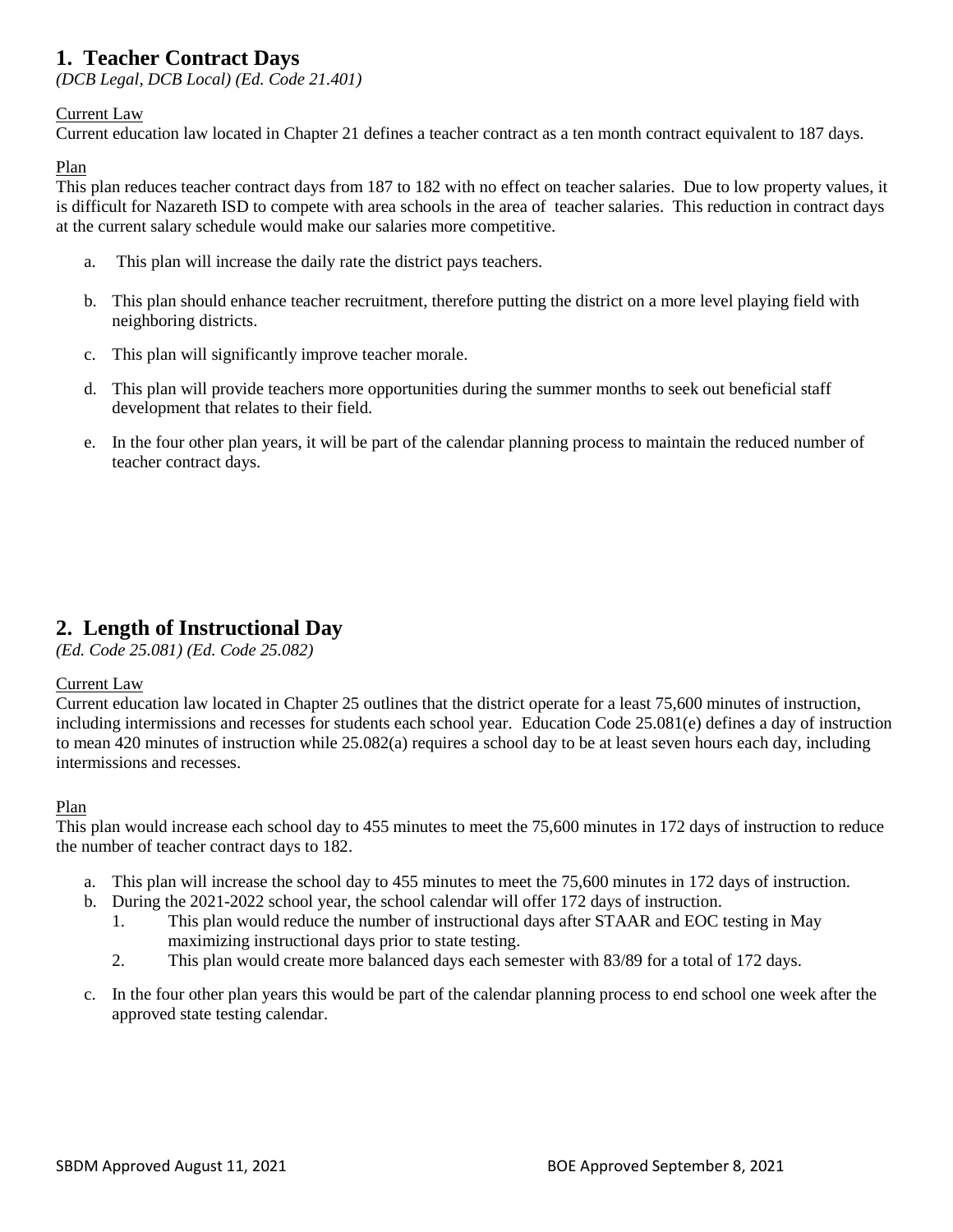# **3. School Start Date/Last Day of School**

*(EB LEGAL) (Ed. Code 25.0811)(Ed. Code 25.0812)*

### Current Law

Students are prohibited from starting school before the 4<sup>th</sup> Monday of August. For years, school start date was a local decision. Once legislation moved to set a uniform start date, district could file a waiver through TEA for a few years to start earlier.

The Texas tourism groups lobbied to have this local control stopped because they believed it was hurting their tourism business. Therefore, several years ago the legislature took away all waivers and mandated that districts may not begin school prior to the  $4<sup>th</sup>$  Monday of August.

In Section 25.0812, the last day of school may not occur before May 15.

### Plan

To meet local and community needs, this plan would allow a more balanced number of instructional days per semester and use more instructional prior to the state assessments given in early May. With minute requirement at 75,600 and the state assessment given in early May, it might be possible to finish the school year prior to May 15.

- a. Students will start school no earlier than the  $2<sup>nd</sup>$  Monday of August.
- b. Teachers will report for duty no earlier than the  $1<sup>st</sup>$  Monday of August.

### **4. Teacher and Principal Evaluation**

*(DNA(LEGAL); DNA(LOCAL); DNB(LEGAL); DNB(LOCAL); (Ed. Code 21.352) (Ed. Code 21.3541)*

#### Current Law

The state of Texas uses the Texas Teacher Evaluation and Support System (T-TESS). The domains within these systems are developed by the state to meet the needs of the entire state of Texas. These systems require that state standardized test scores be used as one of the evaluation measures for teachers and administrators. The state uses the Texas Principal Evaluation and Support System (T-PESS) to evaluate campus administrators.

Districts currently have the authority to only formally appraise teachers once every five school years. Nazareth ISD termcontract teachers are formally evaluated every three years.

### Plan

A committee of district and campus administrators would have the option to develop a teacher evaluation system that would be a combination of PDAS, T-TESS, and other best practices to develop a local instrument and/or process that fits the needs and goals of NISD. This locally developed teacher evaluation system may, or may not, include student growth measures and/or student learning objectives:

a. Nazareth ISD will utilize a locally developed teacher and principal evaluation tool.

b. This instrument will be developed with input from central administration and campus administration. It will use staff input, PDAS, T-TESS, T-PESS, and any other relevant best practices.

c. All teachers will be formally evaluated at a minimum of once every three years. Every teacher will receive a minimum of six, informal walk-throughs per year.

d. Probationary teachers will be evaluated every year.

e. All teachers will have an annual summative conference to discuss the year and set classroom goals.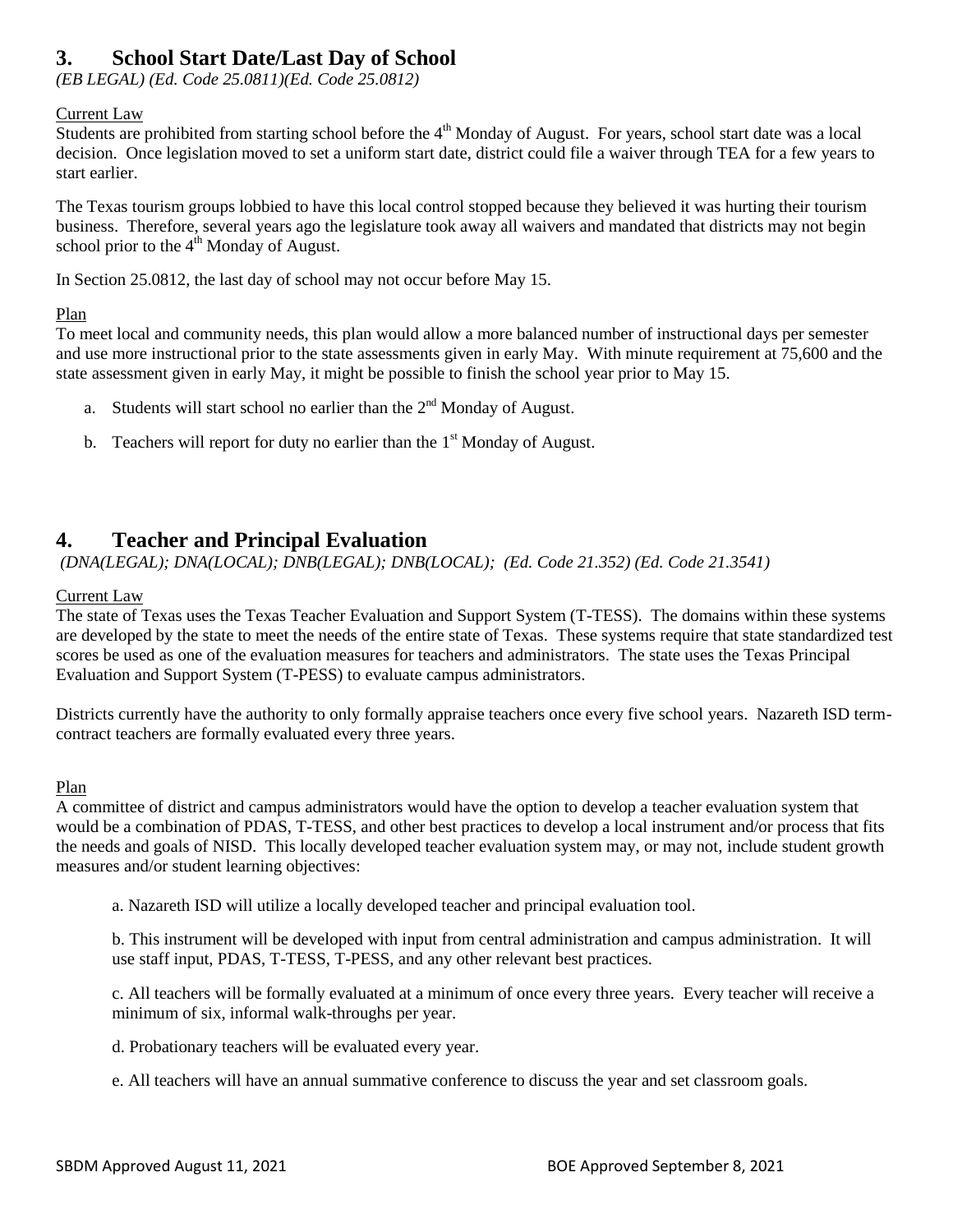f. Principals will continue to be evaluated annually on a locally developed plan including P-TESS and any other relevant best practices.

g. These locally developed plans should reflect the strengths, areas of concern, and goals for Nazareth ISD.

### **5. Teacher Certification**

*(DK LEGAL, DK LOCAL, DK EXHIBIT)(Ed. Code 21.003)(Ed. Code 21.055)(Ed. Code 21.056)*

#### Current Law

In the event a district cannot locate a certified teacher for a position or a teacher is teaching a subject outside of their certification, the district must submit a request to the Texas Education Agency. TEA then approves or denies this request. In certain circumstances, a district can use a local one-year permit.

#### Plan

In order to best serve NISD students, decisions on certification will be handled locally.

a. The principal may submit to the superintendent a request to allow a certified teacher to teach subject(s) out of their certified field. The principal must specify in writing the reason for the request and document what credentials the certified teacher possesses in which would qualify this individual to teach this subject.

b. An individual with experience in a CTE field could be eligible to teach a vocational skill or course through a local teaching certificate. The principal will submit the request to the superintendent with all the individual's credentials. The superintendent will then approve the request if they feel the individual could be an asset to students. The superintendent will then report this action to the Board of Trustees prior to the individual beginning any employment. Local teaching certificates will be for one year. The employee will be at-will.

c. This plan will provide more flexibility in our scheduling and more options for our students in class offerings.

### **6. School Health Advisory Council**

*(BFDLEGAL, (Ed. Code 28.004)*

### Current Law

A board shall establish a local school health advisory council (SHAC) to assist a district in ensuring that local community values are reflected in the district's health education instruction. The SHAC shall meet at least four times each year.

### Plan

The SHAC shall meet at least one time each year and jointly with SBDM as needed.

As a small school district, council members are intimately aware of the needs of District and District students. We believe that one meeting and joint meetings with SBDM as needed should be sufficient to review and revise the District's Wellness Plan and develop annual report. The SHAC will meet more often than the one required meeting throughout the year if needed.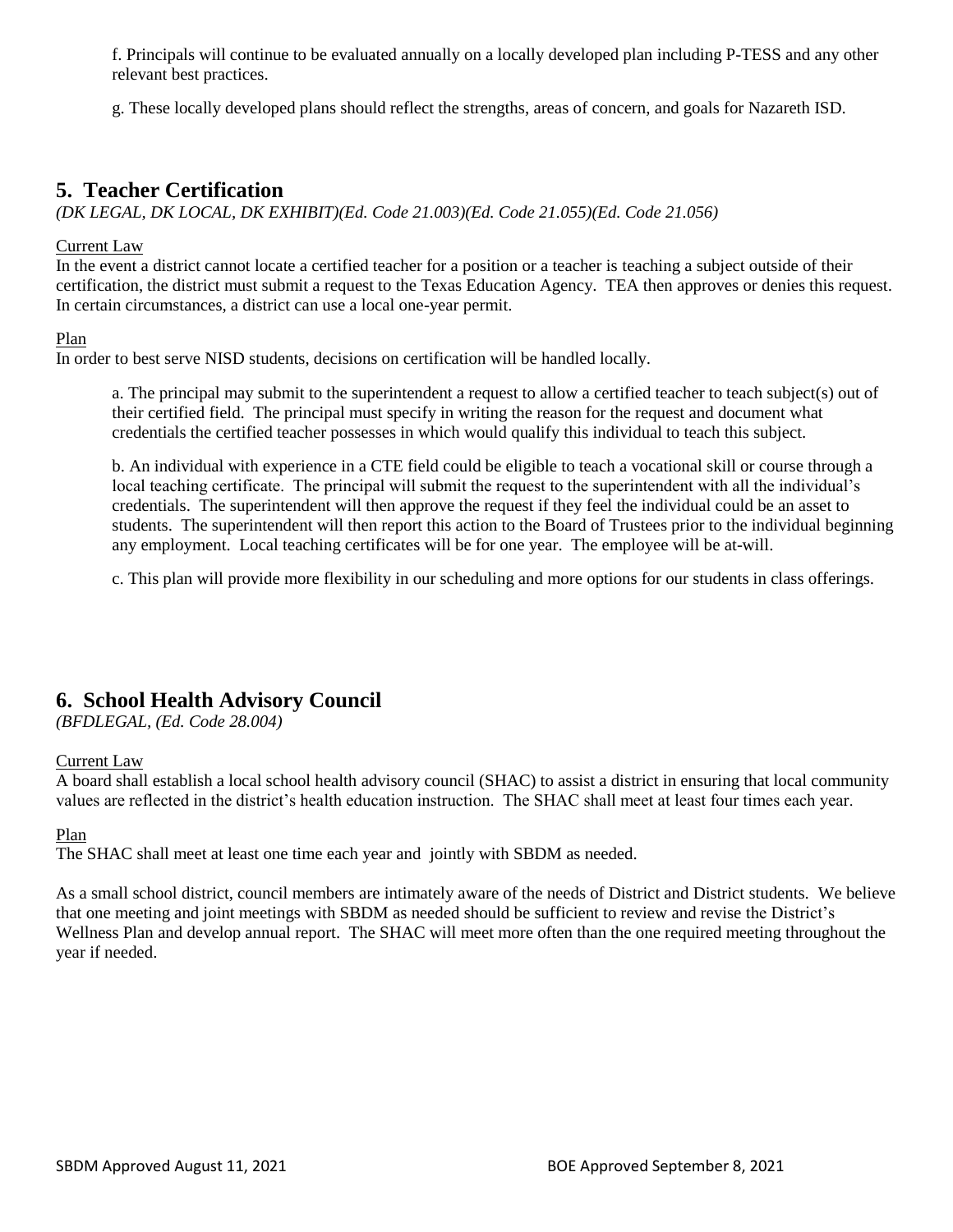# **7. Disciplinary Alternative Education Programs**

*(Ed. Code 37.008)*

### Current Law

TEC 37.008 states that each school district shall provide a disciplinary alternative education program that: (7) employs only teachers who meet all certification requirements established under Subchapter B, Chapter 21

### Plan

Nazareth ISD seldom needs the existence of a DAEP and it is a usually short term requirement since a very limited number of students are assigned to DAEP. Since most of the classes will be provided using computer/Chromebook based instruction, it is not necessary to have certified teachers monitoring DAEP. The Campus administrator will ensure that the staff of the DAEP has the support necessary to properly supervise the students assigned to the program and will lend assistance of teachers with specific certifications as needed.

### **8. Inter-District Transfers**

*(FDA(LOCAL), TEC 25.036)*

### Current Law

TEC 25.036 states that inter-district transfers are for an entire school year.

### Plan

Nazareth ISD would follow FDA(LOCAL) policy requiring nonresident students to file a transfer application each school year:

- a. In approving transfer requests, the availability of space and instructional staff, availability of programs and services, the student's disciplinary record, academic record, attendance record, work habits and character will be evaluated.
- b. Transfer students are required to follow the attendance requirements, as well as rules and regulations of the district.
- c. Transfer status may be revoked by the superintendent at any time during the school year if the student is assigned disciplinary consequences including, but not limited to, suspension in or out of school, placement in DAEP or expulsion for serious and/or pervasive and persistent misbehavior in violation of the student code of conduct. In addition, students not meeting the state's attendance standards may also be subject to immediate revocation of the student's transfer status.

This will allow Nazareth ISD the flexibility to revoke transfer students, who on rare occasions, violate the transfer policy. It will also allow Nazareth ISD to better utilize school resources and personnel for the benefit of the district.